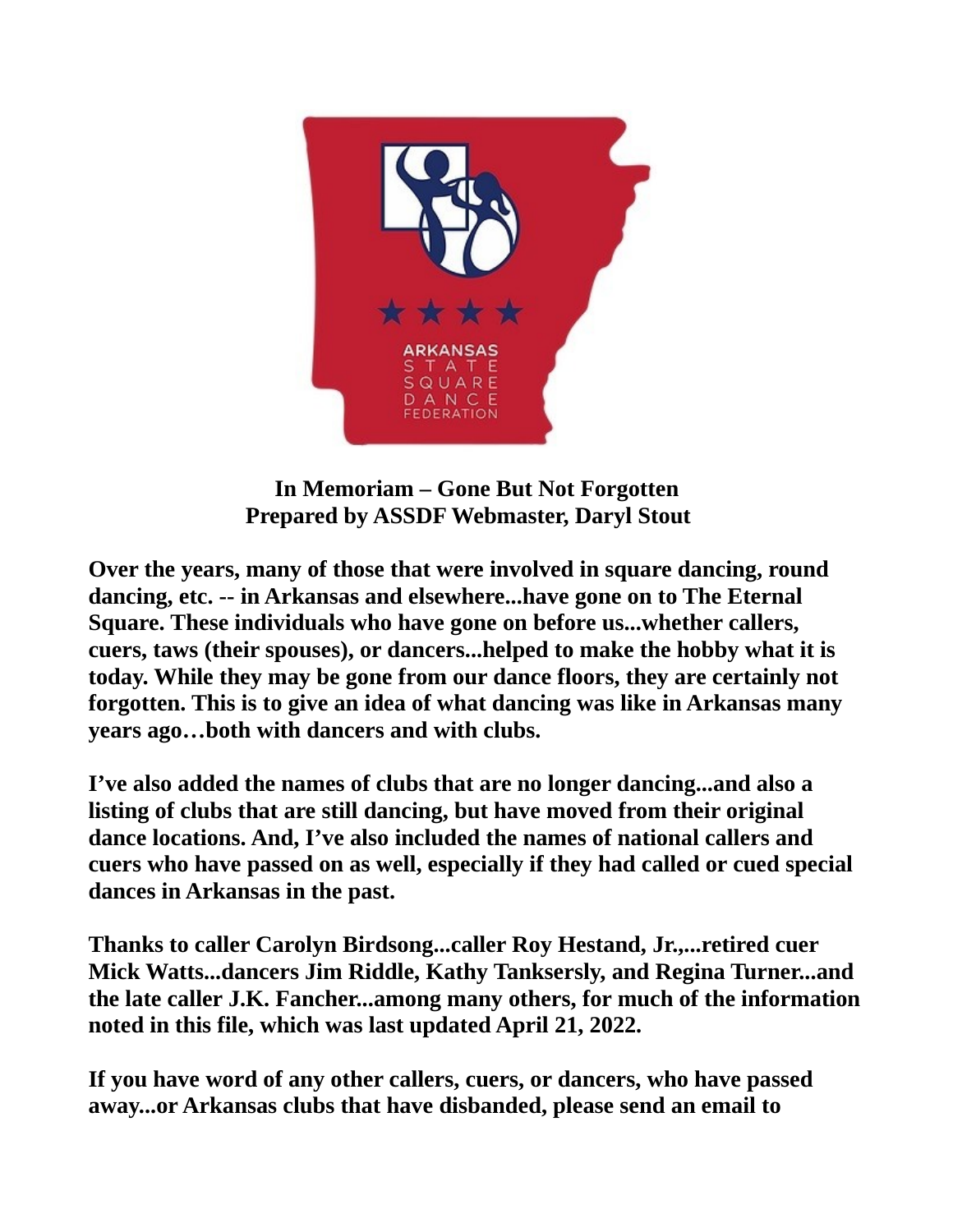**[assdfmodernsquare@gmail.com](mailto:assdfmodernsquare@gmail.com) – all I need is the club name and the city where they were dancing...or the name of the caller, cuer, their spouses, or dancers. Obviously, if you don't advise me of such, there's no way I'm going to know about it.**

**The clubs that are still "dancing" may be DARK (not dancing) due to COVID-19 restrictions. Please check the ASSDF website, located at [https://www.arkansassquaredance.com](https://www.arkansassquaredance.com/) for details, and call before you travel.**

**\*\***

**In Memoriam - Callers, Cuers, And Their Taws (Spouses)**

**Carol Borengasser, Joe Borengasser, Hal Boyette, Roy Breeden, Art Brown, Bill Buck, Martha Buck, Sam Carolan, Bo Dyer, Wes Dyer, Genevieve Fancher, J.K. Fancher, Craig Fletcher, Marshall Flippo, Buddy Gillespie, Cal Golden, Doris Goss, Allen Ingram, Earl Jones, Billie Kerr, J.D. ''Pappy'' Kerr, Lee Kopman, Betty Lincoln, Bill Lincoln, Lee McCormick, Bob Neidecker, Wendall Parker, Wayne Redden, Dusty Rhoades, Don Seamans, Bill Sherrill, Bill Speaker, Jerry Don Testerman, Jerry Story, Jimmy Straughn, Michael Straughn, Bill Strawn, Bill Tiner, Roger Turner, Eukie Walden, Patti Wheelington, Ray Wheelington, Marvin White, Barbara Wilder, ''Wild Bill'' Wilder, John Williams, Ruth Williams, and Carroll Woolverton**

**\*\***

**In Memoriam – Dancers**

**Eulas Abbott, Donald Awe, Norma Awe, Joe Boeckman, Howard Backus, Lorraine Backus, Kenneth Bailey, Sue Bartlett, Leon Baugh, Martin Billings, Renee Billings, Glenna Bostain, Virgil Bostain, Dot Boyd, Jack Boyd, Jack Boylen, Rose Boylen, Louis Brown, Brenda Bryan, Patsy Bunch, Harry Bushing, Irene Bushing, June Caldwell, Dan Cannon, Nancy Carter, Joe Cashion, Mary Challor, Bob Cohen, Virginia Lou Cole, Dorothea Collins, Lloyd Collins, Alice Cook, Huie Cossey, Vivian Cossey, Laverne Crook, J.D. Crook, James Croy, Gene Daniels, Vi Daniels, Deanna Darden, Lynn Darin, Marcel Darin, Cole Davis, Jean Dearsaugh, Ancel Dezries, Jane Dezires, Don Dixon, Don Duncan, Ben Dunn, Marge Dunn, Camilla Ebinger, Nicholas**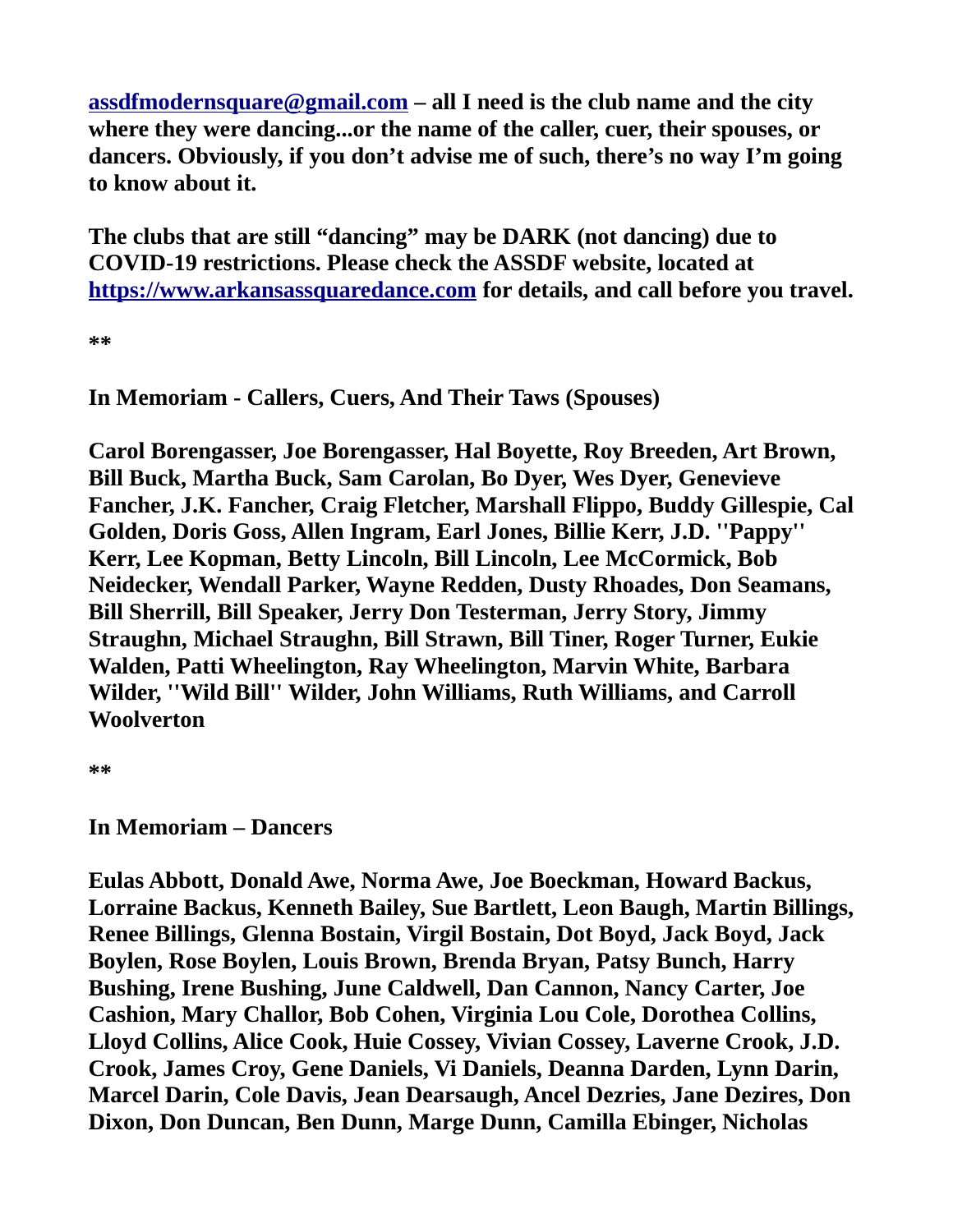**Ebinger, Susan Elandt, Jeff Fehr, Ben Fletcher, Marge Fraze, Joe Frisby, Maurice Furnival, Clarence Galloway, Dewey Gartrell, Jimmy Gates, Jimmy Goheen, Sue Goheen, Mary ''Bootsie'' Gordon, Chuck Gordon, Huido Grady, Mary Green, Marge Graham, Rudy Graham, Mary Green, Victor Green, June Griffin, Joe Grigsby, Craig Grothaus, Karen Grothaus, Mark Grumbine, Jean Guthrie, George Hagele, Bob Hall, Jim Hall, Hank Hallum,Irene Hamm, Buddy Harlow, Theo Harris, Rusty Hart, Edeth Hawk, Harold Hayes, Walt Hegge, Warren Hentrick, Jean Hersh, Nell Hestand, Roy Hestand, Sr., Richard Hicks, Wayne Hicks, Vivian Hicks, Pierre Hoover, Betty Howell, Louis Huff, Billy Osborne Hurt, Wayne James, Glen Jett, Bob Johnson, Ginger Johnson, Mack Johnson, John Paul Jones, Roy Jones, Dorothy Kautz, Russ Kautz, Dorothy Kelso, Bob Kent, Barbara Kiessling, Vaughndel Kious, Helen Weber-Kirkman, Richard Kirkman, Pat Koonce, Gene Kreiner, Rosemary Kukyendall, Elby Lambert, Ken Lance, Mildred Lance, Larry Larson, Shirley Lassila, Warner Latick, John Lehman, Bill Liggin, Jack Lohr, Lucille Mahla, Dorothy Marchese, Joe Marchese, Sam Martin, Jack Mashburn, JoAnn Mashburn, Jim McCarthy, John Boy Miller, Ruth Minier, Ella Moats, Sam Moats, Bill Montgomery, Tad Morris, Lenora Murphy, Duane Needling, Rose Marie Nelson, Wanda Newcomb, W.T. Norton, Don Overholser, Maxine Overholser, Everett Padgett, Kathryn Padgett, Dale Patty, Karen Patty, Nola Plamdeck, Paul Plamdeck, Roy Peck, Ed Pilcher, Rex Porter, Margaret ''Peg'' Porterfield, Arvle Quattlebaum, Ted Rae, Carolyn Randol, Harold Randol, Clyde Redman, Emma Redman, Tommy Reed, Nolen Ricker, Bob Roberson, Fred Roe, Ray Roetzel, Chuck Roth, Cindy Rouse, Mike Rowe, Sam Sample, Horst Scharoll, Martha Schwartz, Dale Seigfreid, Joyce Shaw, June Shaw, John Sides, Bobe Sims, Rick Sims, Ernest ''Shorty'' Sims, Bill Smith, Gordon Smith, Homer Smith, Judy Smith, Joe Speer, Margaret Speer, Bob Springer, Johnny Stebbins, Billy Stinson, Ruth Stinson, Betty Stout, J.D. Stout, James Swanson, Ken Talley, Maggie Tate-Lee, John Taylor, Joyce Taylor, Ernie Teachout, John Thomas, Viola Thomas, Deborah Thompson, Gertrude Thompson, Joe Thompson, Max Thompson, Ruth Thompson, Gary Treadway, Jerry Treadway, Kathy Tucker, Ron Turner, John Turney, Bill Ukeman, Vince Vinciguerra, Dean Wade, Joe Wallace, Nick Walsh, Richard Warrick, Lou Watada, Alice Weaver, Dan Weaver, Joe Weber, Howard Wells, Jeff Wells, Bill Welsh, Connie Wendland, Peggy Werkman, George Wharton, David Wieduwilt, Sue Williams, Lloyd Wilson, Theresa Wisniewski, Diane Woepel, Max Wright, Myerline Wright, Bob Yarnell, Marie Yarnell, Mark Young, and Myra Young**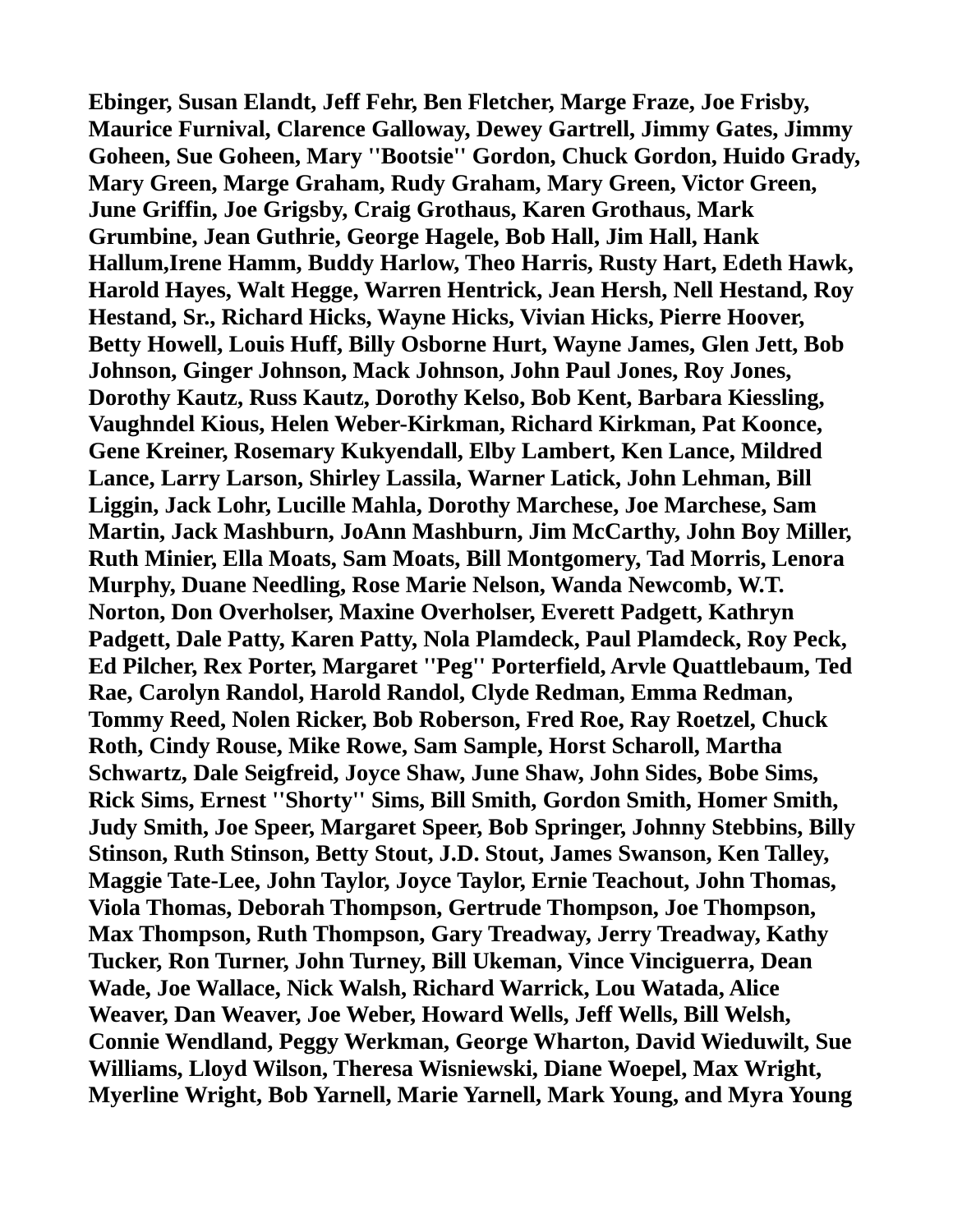| In Memoriam – Clubs                                           |
|---------------------------------------------------------------|
| Arkadelphia: Arkie Stars                                      |
| <b>Bald Knob: Strawberry Strutters</b>                        |
| <b>Batesville: The Matadors</b>                               |
| <b>Bauxite: Bauxite Square Dance Club, Star Promenaders</b>   |
| <b>Bearden: Bear Huggers</b>                                  |
| <b>Bella Vista: Kingsdale Squares</b>                         |
| <b>Benton: Arkansas Precision Dancers, Cloverleaf Squares</b> |
| <b>Bentonville: Odds And Evens, Riviera Ramblers</b>          |
| <b>Berryville: Square Scooters</b>                            |
| <b>Booneville: Booneville Promenaders</b>                     |
| <b>Brinkley: Brinkley Squares, Monroe County Clodhoppers</b>  |
| <b>Bryant: Dixie Squares</b>                                  |
| <b>Camden: Merry Mixers</b>                                   |
| <b>Cave City: Melontown Jubilees</b>                          |
| <b>Cherokee Village: Cherokee Squares</b>                     |
| <b>Clarksville: Johnson County Twirlers</b>                   |
| <b>Conway: Rebel Reelers</b>                                  |
| <b>DeQueen: Dudes And Dolls</b>                               |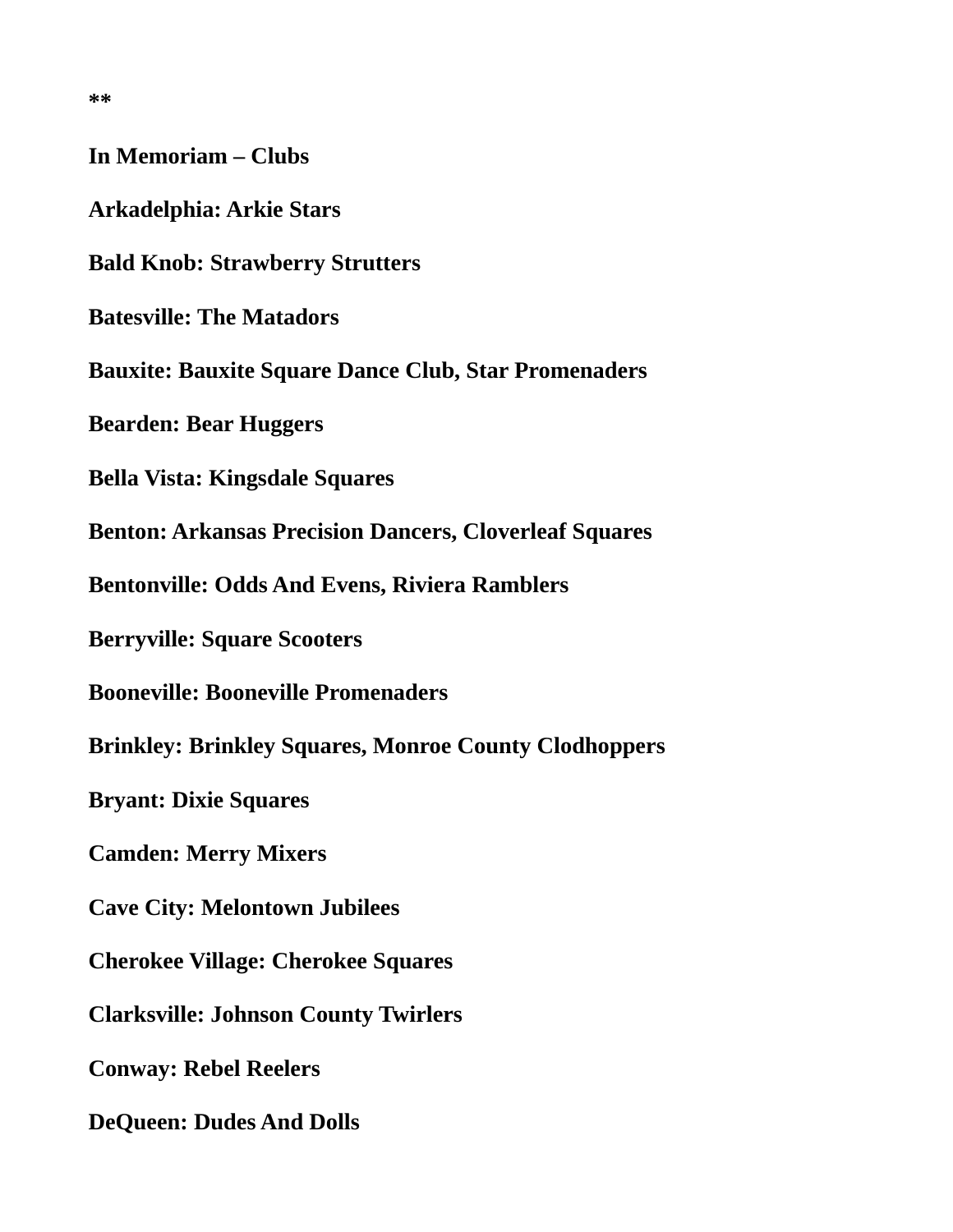**Des Arc: White River Robins**

**Diamond City: Swinging Diamonds**

**Dumas: Delta Squares**

**El Dorado: Circle E Squares, Swingin' Promenaders**

**Fairfield Bay: Bay Rounders, Sugarloafers**

**Fayetteville: Lazy 8 Squares, Dudes And Dolls**

**Floral: Ole Time Dancers**

**Fordyce: Cotton Belt Squares, Dancing Dyce**

**Fouke: Teen Rebels**

**Forrest City: Whirling Mustangs**

**Fort Smith: Double D Squares, Fiesta Squares, Jeans And Janes, Swinging 8's**

**Greenwood: Cloverleafs**

**Harrison: Rustic Ramblers, Stardusters**

**Hope: Melonaires**

**Horseshoe Bend: Turkey Trotters**

**Hot Springs: Diamond Squares, Elks Promenaders, Satin Sets, Tri-Lake Rounders, Tri-Lake Swingers**

**Hot Springs Village: DeSoto Dancers**

**Howard County: Diamond Squares**

**Imboden: Lawrence County Buttons And Bows**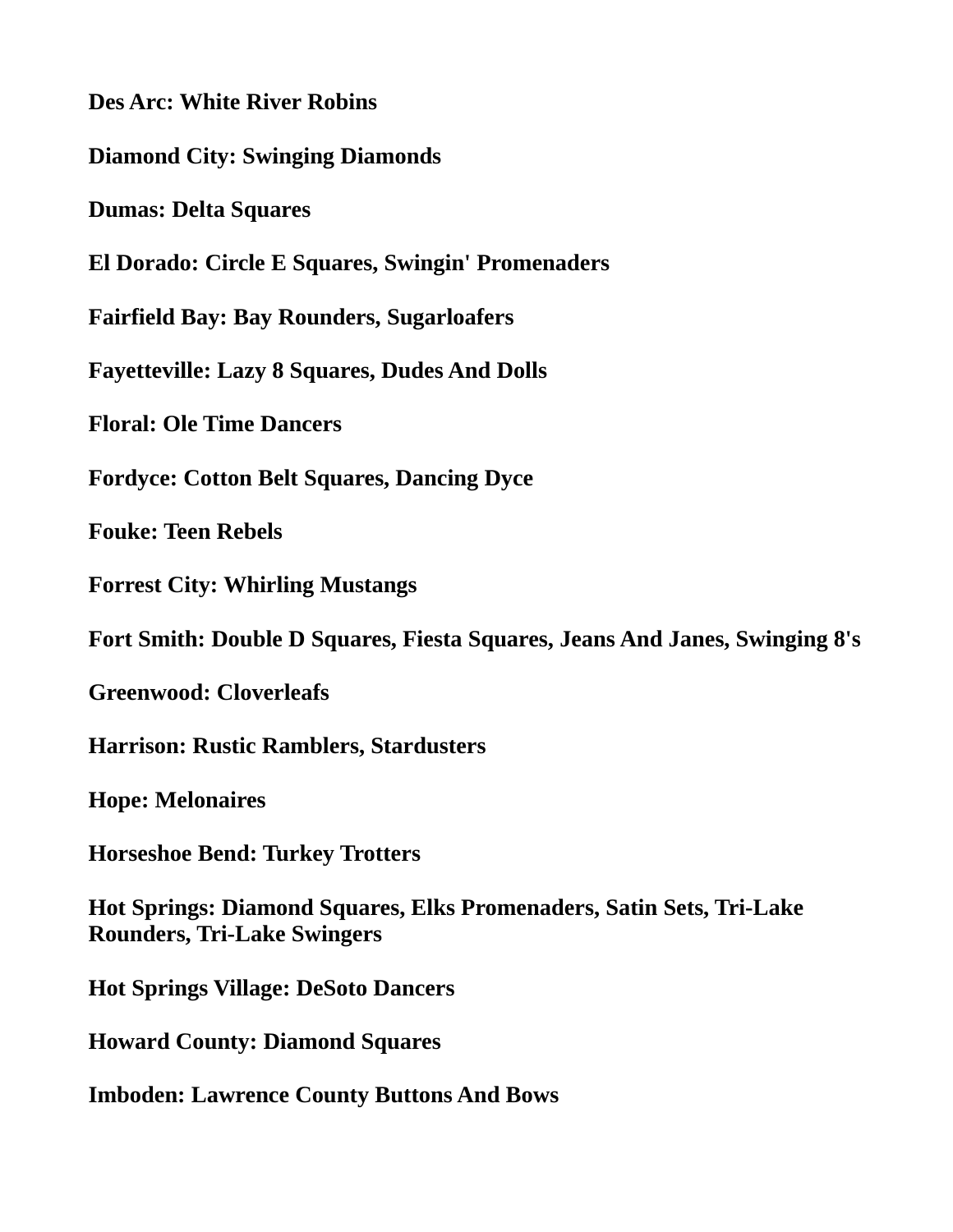## **Jacksonville: Dancing Razorbacks, Jet Squares**

**Jasper: Hillbilly Stompers**

**Jonesboro: J-Town Cloverleafs, Promenaders**

**Jones Mill: Hot Springs Twirlers**

**Little Rock/North Little Rock: Arkansas Checkmates, Arkansas Lariats, Arkansas Twirlers, Arky Outlaws, Bachelors 'N Bachelorettes (local area club of the national organization), Belles & Beaus, Boomerangs, County Cloggers, Diamond Squares, Golden Stars, Goodtimers, Grand Squares, Hi Steppin' Squares, Hoedowners, Hoops 'N Hollers, Jo-Car Squares, Motivators, Pairs And Spares, Rainbow Squares, Rhythm Squares, Rock-N-Saw Squares, Scimitar Squares, Sixties Swingers, Southwest Swingers, Square Mixers, Square Rounders, Tuesday Niters, Twin City Stars, Whirl-A-Ways, Yellow Rockers**

**Lonoke: Lonoke Lariats**

**Magnolia: Shooting Stars**

**Mammoth Springs: Mammoth Springers**

**Manila: Big Lake Hens And Drakes**

**Marked Tree: Teacup Chains**

**Mena: Polk County Promenaders, Polk County Rounders**

**Mountainburg: Ole Barn Dancers**

**Mountain Home: Ozark Cloverleafs, The Sociables**

**Mountain View: Ozark Travelers, Ozark Promenaders, Stone County Stompers**

**Monticello: Timber Twirlers**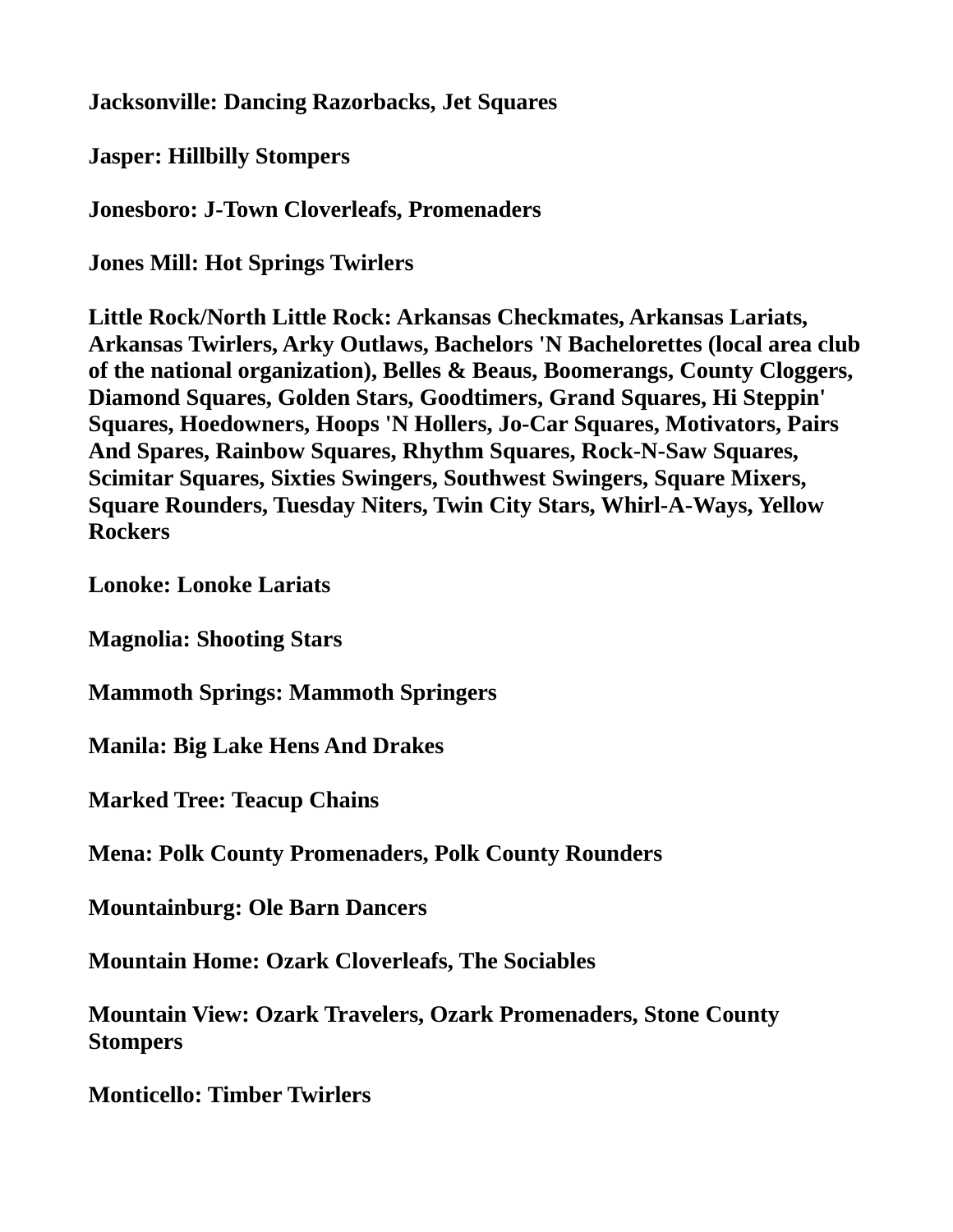**Mulberry: Mulberry Mainstreamers**

**Newport: Swinging Squares**

**Ozark: Bells And Bows**

**Paragould: Pairs And Squares**

**Pea Ridge: Ridge Rockers**

**Pine Bluff: Acey Deuceys, Rock 'N Rebs, Shirts 'N Skirts**

**Quitman: Quitman Squarecrows**

**Rison: Pioneers**

**Rogers: Swinging Eights**

**Russellville: River Valley Squares**

**Searcy: Red River Ramblers, Watt Knot Rounders, White River Promenaders**

**Sherwood: Swinging Teens**

**Springdale: Shiloh Swingers, Travelin' Hillbillys**

**Star City: Starlights, Swingin' Satellites**

**Stephens: Oil Patch Promenaders**

**Van Buren: Swinging C's, Twilight Squares**

**West Fork: Country Couples**

**West Helena: Big River Promenaders**

**West Memphis: Checkerboard Squares**